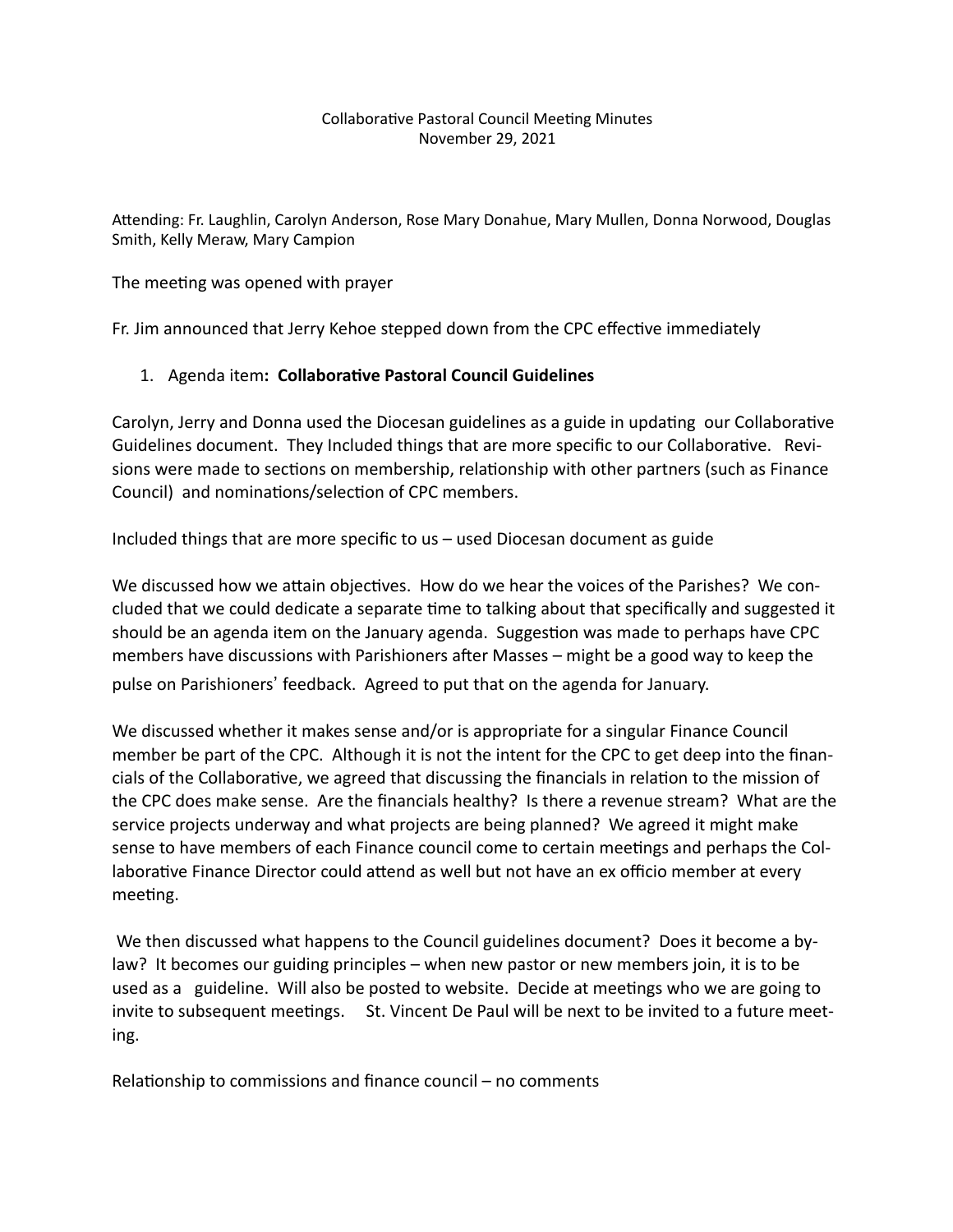**Membership** – goal was to have 12 members – now we are at 3 from each Parish. Potential members have stepped forward and can potentially get us up to 6 from each Parish by next meeting . Would like to bring on High School member – but aim for September 2022. High school member will advise but not be members. Members serve 2 consecutive 3 year terms. (For those who join to fill vacancies in January 2022– we will not count this half year but start in September 2022.) Need to figure out how 6 remaining will roll off. Not everyone should roll off at once.

**Officers** – need a Vice chair and a Secretary. Important that we have someone consistently and be more diligent about publishing minutes on the collaborative website. Minutes need to be sent to CPC members and approved prior to posting. New Vice Chair elected at end of this academic year to serve next year.

**Meetings–** Diocesan document says minimum of 5 meetings a year which we meet

There may be times to call an Executive session  $-$  if members or Pastor believe we need it, an Executive Session may be established.

# **2. Agenda item - Response for new CPC members**

The request for new members was published in the bulletin; potential new members have come forth. Father Jim has spoken to most with the hope that we will have 6 new members at our CPC meeting in January  $-3$  new members from St. John's and 3 from St. Paul's.

### 3. **Agenda item - Synodality**

Began with opening prayer

How would we introduce to Collaborative? It's amorphous – our objective should be that everyone understands what it is and can explain what it is

This is an ancient and established tradition in Church – perhaps we journeyed away but it is a renewal of what the Church is.

Pope Francis – we need to be a listening church – Pope Paul VI – what is the Holy Spirit about and what is the Holy Spirit calling forth? Reinvigorating the Second Vatican council – there is an incompleteness that need to be fulfilled – can be done with Synodality.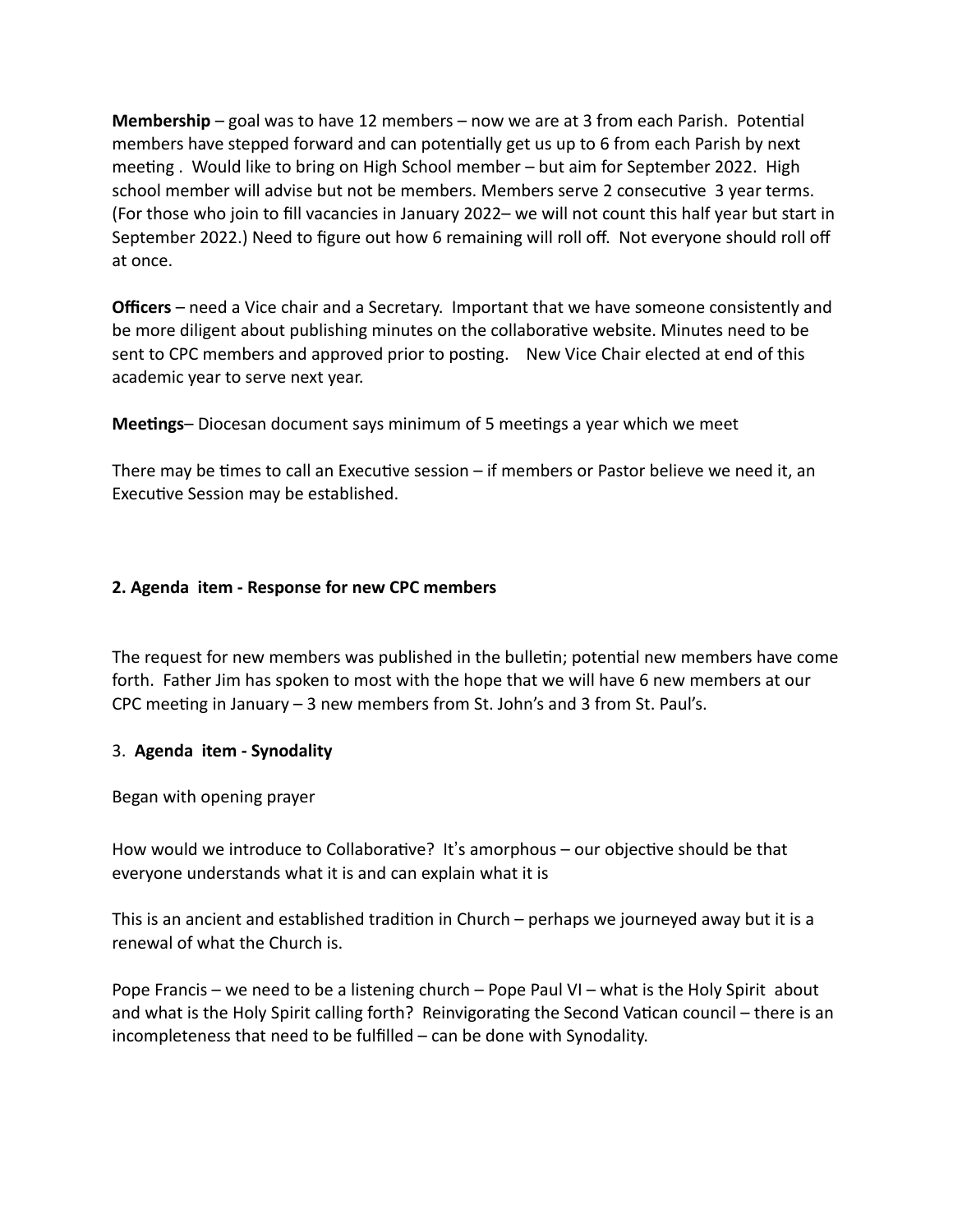Synodality has been a challenge in the North American Church – where did to come from? We are late to party – Australia has been practicing for over a year and half. Cardinal Sean opened the process of Synodality this past weekend at the Cathedral in Boston

Synodality is Scriptural – Mark's gospel " –listen" – We are a "listening church"- so we as the baptized need to listen.

# Revolutionary process -

Also a synod of Religious Sisters, Canon Lawyers . For the first time, it is a not just European Bishops – Various commissions will look at how we proceed.

How do we make It practical and tangible for our parishes? This is the work of a visionary board. Not creating dogma, documents or a position.

# **Process for Synodality**

How do we introduce to our parishes? Suggestion was made to "unravel" the conversation with Liturgical calendar . A lot of people haven't heard about it.  $-$  We need to start education during Advent. Kelly proposed an evening to speak about Synodality  $-$  then have one practice listening session. Talk would be filmed – could be shared with other people. Part of the challenge is to get vocabulary into our hears and minds. We could test a listening session during Advent. For the Epiphany, suggestion was made to have a study group focused on book  $-\text{Let}$ us Dream – Pope Francis – written during COVID.

After Jan. 16 – we would have listening sessions during various times – CPC would be there – We need to review the practicality and how that would work – We could have  $4$  to 5 sessions using Zoom too – how do we reach out to those on the margins, to the under-privileged and non- practicing Catholics.

Easter will be the synthesis of our work - The fruits of our synodal process – either a document or perhaps video or other medium will be created to submit to Diocese – The process in the Diocese now finishing in August – so we have a little more time.

We discussed attitudes and pitfalls in approaching conversations.

As a CPC, we then practiced listening sessions . As encounters happen in smaller group, we divided into two groups and practiced listening to others with 3 questions asked of each of us  $$ each individual was given 2 minutes without interruptions to respond to questions. We then came back as a group to discuss how the listening encounter felt and how we would do this with the Collaborative.